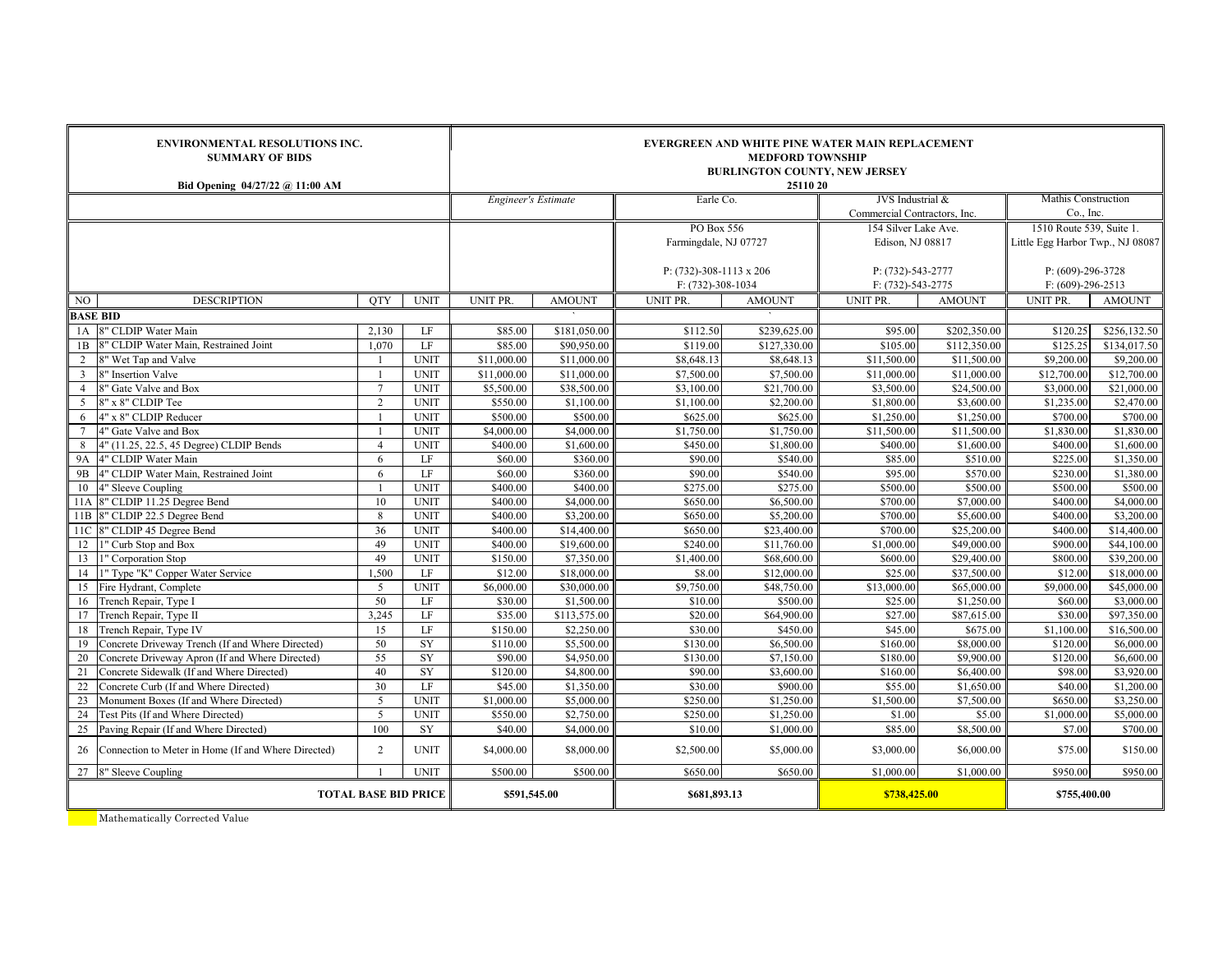| <b>ENVIRONMENTAL RESOLUTIONS INC.</b><br><b>SUMMARY OF BIDS</b><br>Bid Opening $04/27/22$ @ 11:00 AM |                |             | <b>EVERGREEN AND WHITE PINE WATER MAIN REPLACEMENT</b><br><b>MEDFORD TOWNSHIP</b><br><b>BURLINGTON COUNTY, NEW JERSEY</b><br>25110 20 |               |                                                 |               |                                        |               |                                            |                         |  |
|------------------------------------------------------------------------------------------------------|----------------|-------------|---------------------------------------------------------------------------------------------------------------------------------------|---------------|-------------------------------------------------|---------------|----------------------------------------|---------------|--------------------------------------------|-------------------------|--|
|                                                                                                      |                |             | Engineer's Estimate                                                                                                                   |               | Earle Co.                                       |               | JVS Industrial &                       |               | <b>Mathis Construction</b>                 |                         |  |
|                                                                                                      |                |             |                                                                                                                                       |               |                                                 |               | Commercial Contractors, Inc.           |               | Co., Inc.                                  |                         |  |
|                                                                                                      |                |             |                                                                                                                                       |               | PO Box 556                                      |               | 154 Silver Lake Ave.                   |               | 1510 Route 539, Suite 1.                   |                         |  |
|                                                                                                      |                |             |                                                                                                                                       |               | Farmingdale, NJ 07727                           |               | Edison, NJ 08817                       |               | Little Egg Harbor Twp., NJ 08087           |                         |  |
|                                                                                                      |                |             |                                                                                                                                       |               | P: $(732)$ -308-1113 x 206<br>F: (732)-308-1034 |               | P: (732)-543-2777<br>F: (732)-543-2775 |               | $P: (609)-296-3728$<br>$F: (609)-296-2513$ |                         |  |
| <b>DESCRIPTION</b><br>NO.                                                                            | <b>OTY</b>     | <b>UNIT</b> | UNIT PR.                                                                                                                              | <b>AMOUNT</b> | UNIT PR.                                        | <b>AMOUNT</b> | <b>UNIT PR</b>                         | <b>AMOUNT</b> | <b>UNIT PR.</b>                            | <b>AMOUNT</b>           |  |
| <b>ALTERNATE #1</b>                                                                                  |                |             |                                                                                                                                       |               |                                                 |               |                                        |               |                                            |                         |  |
| A <sub>1</sub> A 8" CLDIP Water Main                                                                 | 600            | LF          | \$85.00                                                                                                                               | \$51,000.00   | \$115.00                                        | \$69,000.00   | \$70.00                                | \$42,000.00   | \$118.50                                   | \$71,100.00             |  |
| A1B 8" CLDIP Water Main, Restrained Joint                                                            | 200            | LF          | \$400.00                                                                                                                              | \$80,000.00   | \$115.00                                        | \$23,000.00   | \$80.00                                | \$16,000.00   | \$123.50                                   | $\overline{$}24,700.00$ |  |
| A2A 8" CLDIP 11.25 Degree Bend                                                                       | $\overline{2}$ | <b>UNIT</b> | \$400.00                                                                                                                              | \$800.00      | \$650.00                                        | \$1,300.00    | \$600.00                               | \$1,200.00    | \$400.00                                   | \$800.00                |  |
| A2B 8" CLDIP 22.5 Degree Bend                                                                        | $\overline{1}$ | <b>UNIT</b> | \$400.00                                                                                                                              | \$400.00      | \$650.00                                        | \$650.00      | \$600.00                               | \$600.00      | \$400.00                                   | \$400.00                |  |
| A2C 8" CLDIP 45 Degree Bend                                                                          | 10             | <b>UNIT</b> | \$12.00                                                                                                                               | \$120.00      | \$650.00                                        | \$6,500.00    | \$600.00                               | \$6,000.00    | \$400.00                                   | \$4,000.00              |  |
| A4<br><b>Sampling Station</b>                                                                        | $\overline{1}$ | <b>UNIT</b> | \$8,000.00                                                                                                                            | \$8,000.00    | \$3,500.00                                      | \$3,500.00    | \$4,000.00                             | \$4,000.00    | \$5,785.00                                 | \$5,785.00              |  |
| A <sub>5</sub><br>Trench Repair, Type I                                                              | 560            | LF          | \$30.00                                                                                                                               | \$16,800.00   | \$10.00                                         | \$5,600.00    | \$20.00                                | \$11,200.00   | \$25.00                                    | \$14,000.00             |  |
| A6 Trench Repair, Type II                                                                            | 240            | LF          | \$35.00                                                                                                                               | \$8,400.00    | \$20.00                                         | \$4,800.00    | \$25.00                                | \$6,000.00    | \$30.00                                    | \$7,200.00              |  |
| <b>TOTAL ALTERNATE #1</b>                                                                            |                |             | \$165,520.00                                                                                                                          |               | \$114,350.00                                    |               | \$87,000.00                            |               | \$127,985.00                               |                         |  |
| <b>TOTAL BASE BID &amp; ALTERNATE #1</b>                                                             |                |             | \$757,065.00                                                                                                                          |               | \$796,243.13                                    |               | \$825,425.00                           |               | \$883,385.00                               |                         |  |
| <b>ALTERNATE #2</b>                                                                                  |                |             |                                                                                                                                       |               |                                                 |               |                                        |               |                                            |                         |  |
| 6" CLDIP Water Main, Restrained Joint<br>B1                                                          | 500            | LF          | \$80.00                                                                                                                               | \$40,000.00   | \$90.00                                         | \$45,000.00   | \$47.00                                | \$23,500.00   | \$117.00                                   | \$58,500.00             |  |
| 6" Wet Tap and Valve<br>B <sub>2</sub>                                                               |                | <b>UNIT</b> | \$9,000.00                                                                                                                            | \$9,000.00    | \$7,500.00                                      | \$7,500.00    | \$7,200.00                             | \$7,200.00    | \$7,200.00                                 | \$7,200.00              |  |
| 6" Gate Valve and Box<br>B <sub>3</sub>                                                              | $\overline{1}$ | <b>UNIT</b> | \$5,000.00                                                                                                                            | \$5,000.00    | \$2,450.00                                      | \$2,450.00    | \$2,100.00                             | \$2,100.00    | \$2,100.00                                 | \$2,100.00              |  |
| 6" (11.25, 22.5, 45 Degree) CLDIP Bends<br><b>B4</b>                                                 | 11             | <b>UNIT</b> | \$500.00                                                                                                                              | \$5,500.00    | \$560.00                                        | \$6,160.00    | \$450.00                               | \$4,950.00    | \$400.00                                   | \$4,400.00              |  |
| B <sub>5</sub><br>6" Sleeve Coupling                                                                 |                | <b>UNIT</b> | \$500.00                                                                                                                              | \$500.00      | \$560.00                                        | \$560.00      | \$700.00                               | \$700.00      | \$915.00                                   | \$915.00                |  |
| 1" Curb Stop and Box<br><b>B6</b>                                                                    | 8              | <b>UNIT</b> | \$400.00                                                                                                                              | \$3,200.00    | \$240.00                                        | \$1,920.00    | \$650.00                               | \$5,200.00    | \$900.00                                   | \$7,200.00              |  |
| B7<br>" Corporation Stop                                                                             | 8              | <b>UNIT</b> | \$150.00                                                                                                                              | \$1,200.00    | \$1,400.00                                      | \$11,200.00   | \$400.00                               | \$3,200.00    | \$800.00                                   | \$6,400.00              |  |
| B8<br>l" Type "K" Copper Water Service                                                               | 160            | LF          | \$15.00                                                                                                                               | \$2,400.00    | \$8.00                                          | \$1,280.00    | \$25.00                                | \$4,000.00    | \$12.00                                    | \$1,920.00              |  |
| <b>B9</b><br>2" Blow Off Hydrant                                                                     |                | <b>UNIT</b> | \$600.00                                                                                                                              | \$600.00      | \$4,700.00                                      | \$4,700.00    | \$2,800.00                             | \$2,800.00    | \$8,000.00                                 | \$8,000.00              |  |
| <b>B10</b><br>Trench Repair, Type II                                                                 | 500            | LF          | \$35.00                                                                                                                               | \$17,500.00   | \$20.00                                         | \$10,000.00   | \$20.00                                | \$10,000.00   | \$30.00                                    | \$15,000.00             |  |
| Test Pits (If and Where Directed)<br><b>B11</b>                                                      | $\overline{2}$ | <b>UNIT</b> | \$550.00                                                                                                                              | \$1,100.00    | \$250.00                                        | \$500.00      | \$1.00                                 | \$2.00        | \$1,000.00                                 | \$2,000.00              |  |
| B12 Connection to Meter (If and Where Directed)                                                      | $\overline{2}$ | <b>UNIT</b> | \$4,000.00                                                                                                                            | \$8,000.00    | \$2,500.00                                      | \$5,000.00    | \$3,000.00                             | \$6,000.00    | \$75.00                                    | \$150.00                |  |
| <b>TOTAL ALTERNATE #2</b><br>\$94,000.00                                                             |                |             |                                                                                                                                       |               | \$96,270.00                                     |               | \$69,652.00                            |               | \$113,785.00                               |                         |  |
| <b>BASE BID &amp; ALTERNATE #1 &amp; #2 TOTAL</b>                                                    | \$851,065.00   |             | \$892,513.13                                                                                                                          |               | \$895,077.00                                    |               | \$997,170.00                           |               |                                            |                         |  |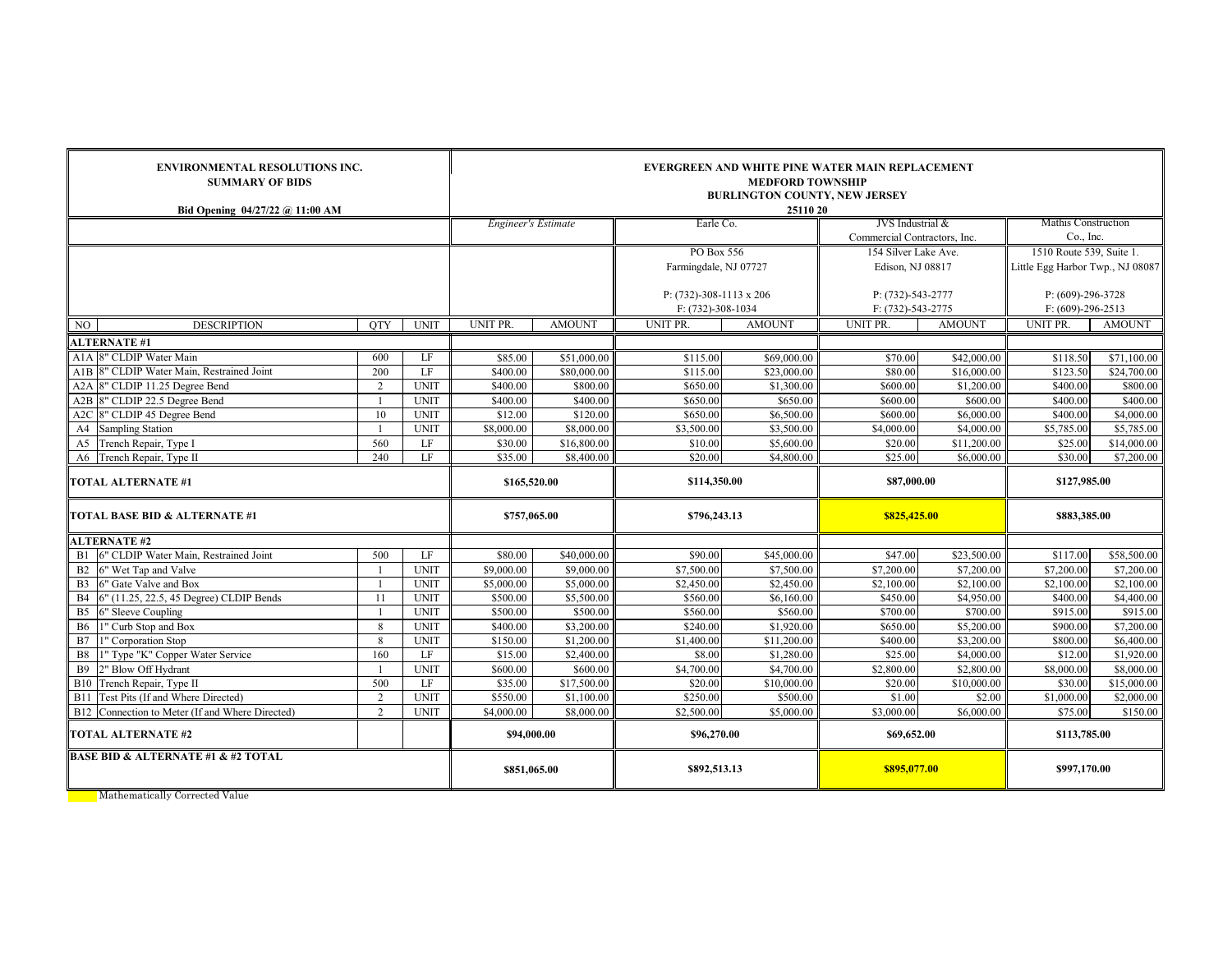|                 | <b>ENVIRONMENTAL RESOLUTIONS INC.</b><br><b>SUMMARY OF BIDS</b><br>Bid Opening 04/27/22 @ 11:00 AM |                 | <b>EVERGREEN AND WHITE PINE WATER MAIN REPLACEMENT</b><br><b>MEDFORD TOWNSHIP</b><br><b>BURLINGTON COUNTY, NEW JERSEY</b><br>25111 20 |                         |               |                                 |               |                                         |               |                         |               |  |
|-----------------|----------------------------------------------------------------------------------------------------|-----------------|---------------------------------------------------------------------------------------------------------------------------------------|-------------------------|---------------|---------------------------------|---------------|-----------------------------------------|---------------|-------------------------|---------------|--|
|                 |                                                                                                    |                 |                                                                                                                                       | Vollers                 |               | Mount Construction<br>Co., Inc. |               | R. E. Pierson<br>Construction Co., Inc. |               | FM Schiavone            |               |  |
|                 |                                                                                                    |                 |                                                                                                                                       | 3311 Route 22           |               | 427 S White Horse Pike          |               | 426 Swedesboro Road,                    |               | PO Box 416              |               |  |
|                 |                                                                                                    |                 |                                                                                                                                       | PO Box 5297             |               | PO Box 619                      |               | PO Box 430                              |               | Malaga, NJ 08328        |               |  |
|                 |                                                                                                    |                 |                                                                                                                                       | North Branch, NJ 08876  |               | Berlin, NJ 08009                |               | Pilesgrove, NJ 08098                    |               |                         |               |  |
|                 |                                                                                                    |                 |                                                                                                                                       | P: (908)-725-1026       |               | P: $(856)$ -768-8943 x 320      |               | $P: (856) - 769 - 8244$                 |               | $P: (856) - 697 - 4558$ |               |  |
|                 |                                                                                                    |                 |                                                                                                                                       | <b>F: NO FAX LISTED</b> |               | $F: (856)-753-1453$             |               | $F: (856) - 769 - 5630$                 |               | $F: (856) - 697 - 9612$ |               |  |
| NO              | <b>DESCRIPTION</b>                                                                                 | <b>OTY</b>      | <b>UNIT</b>                                                                                                                           | UNIT PR.                | <b>AMOUNT</b> | UNIT PR.                        | <b>AMOUNT</b> | UNIT PR.                                | <b>AMOUNT</b> | UNIT PR.                | <b>AMOUNT</b> |  |
| <b>BASE BID</b> |                                                                                                    |                 |                                                                                                                                       |                         |               |                                 |               |                                         |               |                         |               |  |
|                 | 1A 8" CLDIP Water Main                                                                             | 2.130           | LF                                                                                                                                    | \$105.00                | \$223,650.00  | \$100.00                        | \$213,000.00  | \$122.00                                | \$259,860.00  | \$118.70                | \$252,831.00  |  |
| 1B              | 8" CLDIP Water Main, Restrained Joint                                                              | 1,070           | $\rm LF$                                                                                                                              | \$113.00                | \$120,910.00  | \$110.00                        | \$117,700.00  | \$128.00                                | \$136,960.00  | \$220.00                | \$235,400.00  |  |
| 2               | 3" Wet Tap and Valve                                                                               |                 | <b>UNIT</b>                                                                                                                           | \$9,590.00              | \$9,590.00    | \$11,000.00                     | \$11,000.00   | \$9,200.00                              | \$9,200.00    | \$11,173.00             | \$11,173.00   |  |
| $\overline{3}$  | 8" Insertion Valve                                                                                 | $\overline{1}$  | <b>UNIT</b>                                                                                                                           | \$12,653.00             | \$12,653.00   | \$9,000.00                      | \$9,000.00    | \$11,500.00                             | \$11,500.00   | \$15,000.00             | \$15,000.00   |  |
| $\overline{4}$  | 8" Gate Valve and Box                                                                              | $7\phantom{.0}$ | <b>UNIT</b>                                                                                                                           | \$3,097.00              | \$21,679.00   | \$3,750.00                      | \$26,250.00   | \$2,300.00                              | \$16,100.00   | \$2,680.00              | \$18,760.00   |  |
| $\overline{5}$  | 8" x 8" CLDIP Tee                                                                                  | $\overline{2}$  | <b>UNIT</b>                                                                                                                           | \$1,101.00              | \$2,202.00    | \$2,000.00                      | \$4,000.00    | \$750.00                                | \$1,500.00    | \$983.00                | \$1,966.00    |  |
| 6               | 4" x 8" CLDIP Reducer                                                                              | $\overline{1}$  | <b>UNIT</b>                                                                                                                           | \$455.00                | \$455.00      | \$1,000.00                      | \$1,000.00    | \$350.00                                | \$350.00      | \$513.00                | \$513.00      |  |
| $7\phantom{.0}$ | 4" Gate Valve and Box                                                                              | $\overline{1}$  | <b>UNIT</b>                                                                                                                           | \$1,845.00              | \$1,845.00    | \$2,500.00                      | \$2,500.00    | \$1,300.00                              | \$1,300.00    | \$1,695.00              | \$1,695.00    |  |
| 8               | 4" (11.25, 22.5, 45 Degree) CLDIP Bends                                                            | $\overline{4}$  | <b>UNIT</b>                                                                                                                           | \$625.00                | \$2,500.00    | \$750.00                        | \$3,000.00    | \$250.00                                | \$1,000.00    | \$326.00                | \$1,304.00    |  |
| <b>9A</b>       | 4" CLDIP Water Main                                                                                | 6               | LF                                                                                                                                    | \$80.00                 | \$480.00      | \$275.00                        | \$1,650.00    | \$117.00                                | \$702.00      | \$195.00                | \$1,170.00    |  |
| 9 <sub>B</sub>  | 4" CLDIP Water Main, Restrained Joint                                                              | 6               | LF                                                                                                                                    | \$101.00                | \$606.00      | \$300.00                        | \$1,800.00    | \$130.00                                | \$780.00      | \$220.00                | \$1,320.00    |  |
| 10              | 4" Sleeve Coupling                                                                                 | $\overline{1}$  | <b>UNIT</b>                                                                                                                           | \$477.00                | \$477.00      | \$800.00                        | \$800.00      | \$3,300.00                              | \$3,300.00    | \$283.00                | \$283.00      |  |
|                 | 11A 8" CLDIP 11.25 Degree Bend                                                                     | 10              | <b>UNIT</b>                                                                                                                           | \$722.00                | \$7,220.00    | \$750.00                        | \$7,500.00    | \$425.00                                | \$4,250.00    | \$643.00                | \$6,430.00    |  |
|                 | 11B 8" CLDIP 22.5 Degree Bend                                                                      | 8               | <b>UNIT</b>                                                                                                                           | \$748.00                | \$5,984.00    | \$750.00                        | \$6,000.00    | \$475.00                                | \$3,800.00    | \$660.00                | \$5,280.00    |  |
| 11C             | 8" CLDIP 45 Degree Bend                                                                            | 36              | <b>UNIT</b>                                                                                                                           | \$755.00                | \$27,180.00   | \$750.00                        | \$27,000.00   | \$455.00                                | \$16,380.00   | \$663.00                | \$23,868.00   |  |
| 12              | I" Curb Stop and Box                                                                               | 49              | <b>UNIT</b>                                                                                                                           | \$414.00                | \$20,286.00   | \$800.00                        | \$39,200.00   | \$860.00                                | \$42,140.00   | \$904.60                | \$44,325.40   |  |
| 13              | l" Corporation Stop                                                                                | 49              | <b>UNIT</b>                                                                                                                           | \$136.00                | \$6,664.00    | \$800.00                        | \$39,200.00   | \$640.00                                | \$31,360.00   | \$385.00                | \$18,865.00   |  |
| 14              | l" Type "K" Copper Water Service                                                                   | 1.500           | LF                                                                                                                                    | \$79.00                 | \$118,500.00  | \$40.00                         | \$60,000.00   | \$72.00                                 | \$108,000.00  | \$63.65                 | \$95,475.00   |  |
| 15              | Fire Hydrant, Complete                                                                             | $\overline{5}$  | <b>UNIT</b>                                                                                                                           | \$10,605.00             | \$53,025.00   | \$9,000.00                      | \$45,000.00   | \$12,000.00                             | \$60,000.00   | \$8,700.00              | \$43,500.00   |  |
| 16              | Trench Repair, Type I                                                                              | 50              | LF                                                                                                                                    | \$11.00                 | \$550.00      | \$55.00                         | \$2,750.00    | \$8.00                                  | \$400.00      | \$17.30                 | \$865.00      |  |
| 17              | Trench Repair, Type II                                                                             | 3,245           | LF                                                                                                                                    | \$21.00                 | \$68,145.00   | \$35.00                         | \$113,575.00  | \$16.00                                 | \$51,920.00   | \$24.50                 | \$79,502.50   |  |
| 18              | Trench Repair, Type IV                                                                             | 15              | LF                                                                                                                                    | \$138.00                | \$2,070.00    | \$500.00                        | \$7,500.00    | \$286.00                                | \$4,290.00    | \$213.00                | \$3,195.00    |  |
| 19              | Concrete Driveway Trench (If and Where Directed)                                                   | 50              | SY                                                                                                                                    | \$190.00                | \$9,500.00    | \$200.00                        | \$10,000.00   | \$185.00                                | \$9,250.00    | \$86.40                 | \$4,320.00    |  |
| 20              | Concrete Driveway Apron (If and Where Directed)                                                    | 55              | <b>SY</b>                                                                                                                             | \$197.00                | \$10,835.00   | \$200.00                        | \$11,000.00   | \$285.00                                | \$15,675.00   | \$139.55                | \$7,675.25    |  |
| 21              | Concrete Sidewalk (If and Where Directed)                                                          | 40              | SY                                                                                                                                    | \$178.00                | \$7,120.00    | \$175.00                        | \$7,000.00    | \$124.00                                | \$4,960.00    | \$75.00                 | \$3,000.00    |  |
| 22              | Concrete Curb (If and Where Directed)                                                              | 30              | LF                                                                                                                                    | \$49.00                 | \$1,470.00    | \$75.00                         | \$2,250.00    | \$60.00                                 | \$1,800.00    | \$57.60                 | \$1,728.00    |  |
| 23              | Monument Boxes (If and Where Directed)                                                             | 5               | <b>UNIT</b>                                                                                                                           | \$991.00                | \$4,955.00    | \$600.00                        | \$3,000.00    | \$284.00                                | \$1,420.00    | \$605.00                | \$3,025.00    |  |
| 24              | Test Pits (If and Where Directed)                                                                  | 5               | <b>UNIT</b>                                                                                                                           | \$1,863.00              | \$9,315.00    | \$1,500.00                      | \$7,500.00    | \$1,000.00                              | \$5,000.00    | \$288.00                | \$1,440.00    |  |
| 25              | Paving Repair (If and Where Directed)                                                              | 100             | SY                                                                                                                                    | \$88.00                 | \$8,800.00    | \$100.00                        | \$10,000.00   | \$166.00                                | \$16,600.00   | \$75.00                 | \$7,500.00    |  |
| 26              | Connection to Meter in Home (If and Where Directed)                                                | $\overline{2}$  | <b>UNIT</b>                                                                                                                           | \$5,577.00              | \$11,154.00   | \$3,500.00                      | \$7,000.00    | \$6,000.00                              | \$12,000.00   | \$2,590.00              | \$5,180.00    |  |
|                 | 27 8" Sleeve Coupling<br><b>UNIT</b>                                                               |                 |                                                                                                                                       | \$574.00                | \$574.00      | \$1,000.00                      | \$1,000.00    | \$3,400.00                              | \$3,400.00    | \$603.00                | \$603.00      |  |
|                 | <b>TOTAL BASE BID PRICE</b>                                                                        |                 |                                                                                                                                       | \$770,394.00            |               | \$798,175.00                    |               | \$835,197.00                            |               | \$897,192.15            |               |  |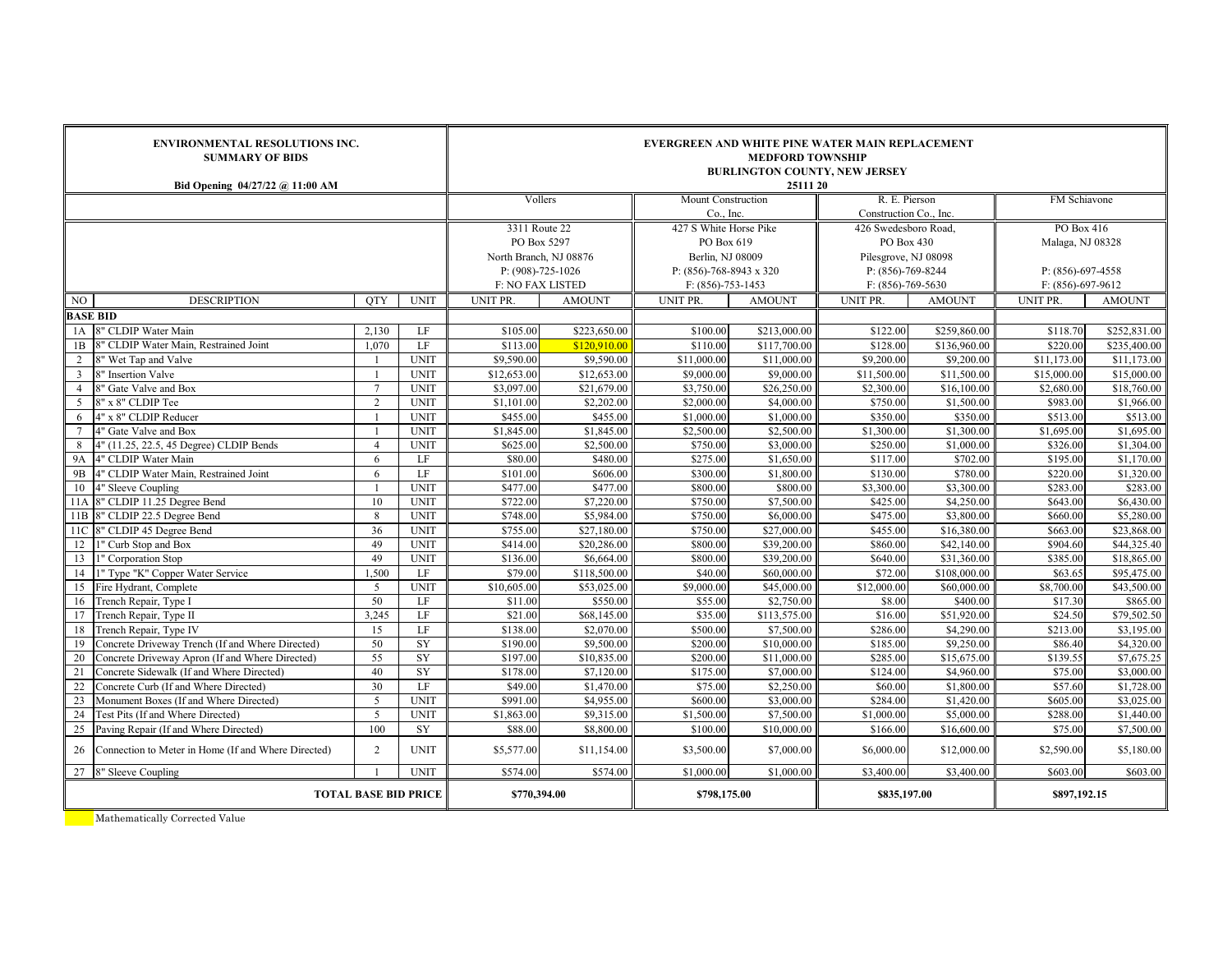| <b>ENVIRONMENTAL RESOLUTIONS INC.</b><br><b>SUMMARY OF BIDS</b><br>Bid Opening 04/27/22 @ 11:00 AM |                     | EVERGREEN AND WHITE PINE WATER MAIN REPLACEMENT<br><b>MEDFORD TOWNSHIP</b><br><b>BURLINGTON COUNTY, NEW JERSEY</b><br>25111 20 |                                                |                           |                                                   |                          |                                            |                           |                                                    |                        |  |
|----------------------------------------------------------------------------------------------------|---------------------|--------------------------------------------------------------------------------------------------------------------------------|------------------------------------------------|---------------------------|---------------------------------------------------|--------------------------|--------------------------------------------|---------------------------|----------------------------------------------------|------------------------|--|
|                                                                                                    |                     |                                                                                                                                | Vollers                                        |                           | <b>Mount Construction</b>                         |                          | R. E. Pierson                              |                           | FM Schiavone                                       |                        |  |
|                                                                                                    |                     |                                                                                                                                |                                                |                           | Co., Inc.                                         |                          | Construction Co., Inc.                     |                           |                                                    |                        |  |
|                                                                                                    |                     |                                                                                                                                | 3311 Route 22                                  |                           | 427 S White Horse Pike                            |                          | 426 Swedesboro Road.                       |                           | PO Box 416                                         |                        |  |
|                                                                                                    |                     |                                                                                                                                | PO Box 5297                                    |                           | PO Box 619                                        |                          | PO Box 430                                 |                           | Malaga, NJ 08328                                   |                        |  |
|                                                                                                    |                     |                                                                                                                                | North Branch, NJ 08876                         |                           | Berlin, NJ 08009                                  |                          | Pilesgrove, NJ 08098                       |                           |                                                    |                        |  |
|                                                                                                    |                     |                                                                                                                                | $P: (908)-725-1026$<br><b>F: NO FAX LISTED</b> |                           | P: $(856)$ -768-8943 x 320<br>$F: (856)-753-1453$ |                          | $P: (856)-769-8244$<br>$F: (856)-769-5630$ |                           | $P: (856) - 697 - 4558$<br>$F: (856) - 697 - 9612$ |                        |  |
| <b>DESCRIPTION</b><br>NO                                                                           | <b>OTY</b>          | <b>UNIT</b>                                                                                                                    | UNIT PR.                                       | <b>AMOUNT</b>             | UNIT PR.                                          | <b>AMOUNT</b>            | UNIT PR.                                   | <b>AMOUNT</b>             | UNIT PR.                                           | <b>AMOUNT</b>          |  |
| <b>ALTERNATE#1</b>                                                                                 |                     |                                                                                                                                |                                                |                           |                                                   |                          |                                            |                           |                                                    |                        |  |
| A1A 8" CLDIP Water Main                                                                            | 600                 | LF                                                                                                                             | \$105.00                                       | \$63,000.00               | \$100.00                                          | \$60,000.00              | \$115.00                                   | \$69,000.00               | \$118.70                                           | \$71,220.00            |  |
| A1B 8" CLDIP Water Main, Restrained Joint                                                          | 200                 | LF                                                                                                                             | \$113.00                                       | \$22,600.00               | \$110.00                                          | \$22,000.00              | \$128.00                                   | \$25,600.00               | \$220.00                                           | \$44,000.00            |  |
| A2A 8" CLDIP 11.25 Degree Bend                                                                     | 2                   | <b>UNIT</b>                                                                                                                    | \$722.00                                       | \$1,444.00                | \$750.00                                          | \$1,500.00               | \$426.00                                   | \$852.00                  | \$643.00                                           | \$1,286.00             |  |
| A2B 8" CLDIP 22.5 Degree Bend                                                                      |                     | <b>UNIT</b>                                                                                                                    | \$748.00                                       | \$748.00                  | \$750.00                                          | \$750.00                 | \$475.00                                   | \$475.00                  | \$660.00                                           | \$660.00               |  |
| A2C 8" CLDIP 45 Degree Bend                                                                        | 10                  | <b>UNIT</b>                                                                                                                    | \$755.00                                       | \$7,550.00                | \$750.00                                          | \$7,500.00               | \$455.00                                   | \$4,550.00                | \$663.00                                           | \$6,630.00             |  |
| A4<br><b>Sampling Station</b>                                                                      |                     | <b>UNIT</b>                                                                                                                    | \$4,138.00                                     | \$4,138.00                | \$7,500.00                                        | \$7,500.00               | \$3,300.00                                 | \$3,300.00                | \$4,000.00                                         | \$4,000.00             |  |
| A5 Trench Repair, Type I                                                                           | 560                 | LF                                                                                                                             | \$11.00                                        | \$6,160.00                | \$30.00                                           | \$16,800.00              | \$8.00                                     | \$4,480.00                | \$17.30                                            | \$9,688.00             |  |
| A6 Trench Repair, Type II                                                                          | 240                 | LF                                                                                                                             | \$21.00                                        | \$5,040.00                | \$55.00                                           | \$13,200.00              | \$19.00                                    | \$4,560.00                | \$24.50                                            | \$5,880.00             |  |
| <b>TOTAL ALTERNATE #1</b>                                                                          |                     |                                                                                                                                | \$110,680.00                                   |                           | \$129,250.00                                      |                          | \$112,817.00                               |                           | \$143,364.00                                       |                        |  |
| TOTAL BASE BID & ALTERNATE #1                                                                      |                     |                                                                                                                                | \$881,074.00                                   |                           | \$927,425.00                                      |                          | \$948,014.00                               |                           | \$1,040,556.15                                     |                        |  |
| <b>ALTERNATE #2</b>                                                                                |                     |                                                                                                                                |                                                |                           |                                                   |                          |                                            |                           |                                                    |                        |  |
| B1 6" CLDIP Water Main, Restrained Joint                                                           | 500                 | LF                                                                                                                             | \$112.00                                       | \$56,000.00               | \$105.00                                          | \$52,500.00              | \$138.00                                   | \$69,000.00               | \$85.40                                            | \$42,700.00            |  |
| 6" Wet Tap and Valve<br>B2                                                                         |                     | <b>UNIT</b>                                                                                                                    | \$8,737.00                                     | \$8,737.00                | \$10,000.00                                       | \$10,000.00              | \$7,800.00                                 | \$7,800.00                | \$10,110.00                                        | \$10,110.00            |  |
| B <sub>3</sub><br>6" Gate Valve and Box                                                            |                     | <b>UNIT</b>                                                                                                                    | \$2,193.00                                     | \$2,193.00                | \$3,000.00                                        | \$3,000.00               | \$1,600.00                                 | \$1,600.00                | \$1,840.00                                         | \$1,840.00             |  |
| <b>B4</b><br>6" (11.25, 22.5, 45 Degree) CLDIP Bends                                               | 11                  | <b>UNIT</b>                                                                                                                    | \$606.00                                       | \$6,666.00                | \$750.00                                          | \$8,250.00               | \$327.00                                   | \$3,597.00                | \$547.00                                           | \$6,017.00             |  |
| <b>B5</b><br>6" Sleeve Coupling                                                                    |                     | <b>UNIT</b>                                                                                                                    | \$450.00                                       | \$450.00                  | \$1,000.00                                        | \$1,000.00               | \$3,300.00                                 | \$3,300.00                | \$450.00                                           | \$450.00               |  |
| <b>B6</b><br>1" Curb Stop and Box                                                                  | 8                   | <b>UNIT</b>                                                                                                                    | \$414.00                                       | \$3,312.00                | \$750.00                                          | \$6,000.00               | \$860.00                                   | \$6,880.00                | \$904.60                                           | \$7,236.80             |  |
| B7<br>1" Corporation Stop                                                                          | 8                   | <b>UNIT</b>                                                                                                                    | \$136.00                                       | \$1,088.00                | \$750.00                                          | \$6,000.00               | \$640.00                                   | \$5,120.00                | \$385.00                                           | \$3,080.00             |  |
| 1" Type "K" Copper Water Service<br><b>B</b> 8                                                     | 160                 | LF                                                                                                                             | \$79.00                                        | \$12,640.00               | \$60.00                                           | \$9,600.00               | \$72.00                                    | \$11,520.00               | \$63.65                                            | \$10,184.00            |  |
| <b>B</b> 9<br>2" Blow Off Hydrant                                                                  |                     | <b>UNIT</b>                                                                                                                    | \$2,400.00                                     | \$2,400.00                | \$5,000.00                                        | \$5,000.00               | \$2,500.00                                 | \$2,500.00                | \$4,695.00                                         | \$4,695.00             |  |
| B10 Trench Repair, Type II                                                                         | 500                 | LF                                                                                                                             | \$21.00                                        | \$10,500.00               | \$50.00                                           | \$25,000.00              | \$19.00                                    | \$9,500.00                | \$24.50                                            | \$12,250.00            |  |
| B11 Test Pits (If and Where Directed)<br>B12 Connection to Meter (If and Where Directed)           | 2<br>$\overline{2}$ | <b>UNIT</b><br><b>UNIT</b>                                                                                                     | \$1,863.00<br>\$5,577.00                       | \$3,726.00<br>\$11,154.00 | \$1,500.00<br>\$3,500.00                          | \$3,000.00<br>\$7,000.00 | \$1,000.00<br>\$6,000.00                   | \$2,000.00<br>\$12,000.00 | \$288.00<br>\$2,590.00                             | \$576.00<br>\$5,180.00 |  |
|                                                                                                    |                     |                                                                                                                                |                                                |                           |                                                   |                          |                                            |                           |                                                    |                        |  |
| <b>TOTAL ALTERNATE #2</b>                                                                          |                     |                                                                                                                                | \$118,866.00                                   |                           | \$136,350.00                                      |                          | \$134,817.00                               |                           | \$104,318.80                                       |                        |  |
| <b>BASE BID &amp; ALTERNATE #1 &amp; #2 TOTAL</b>                                                  | \$999,940.00        |                                                                                                                                | \$1,063,775.00                                 |                           | \$1,082,831.00                                    |                          | \$1,144,874.95                             |                           |                                                    |                        |  |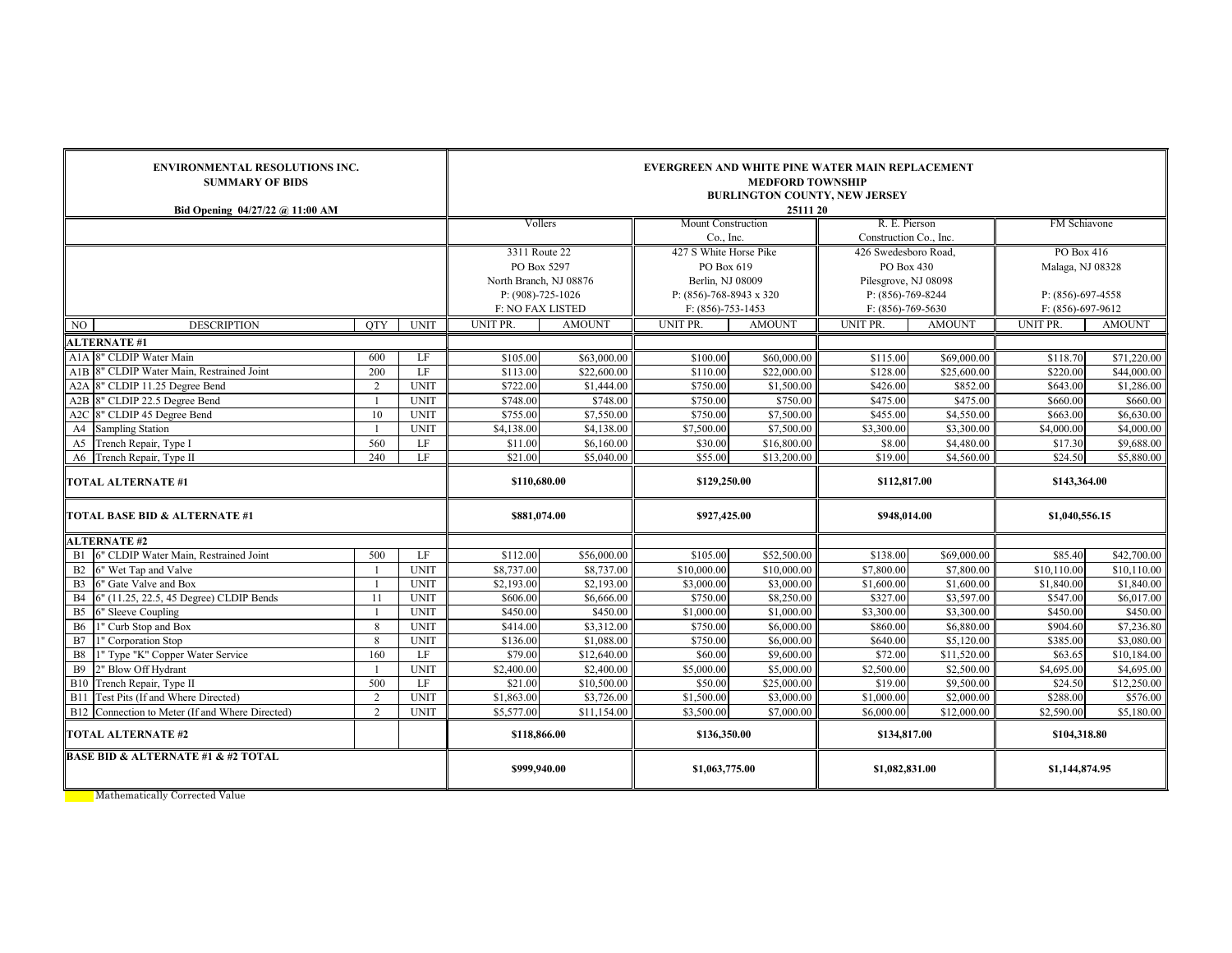|                 | <b>ENVIRONMENTAL RESOLUTIONS INC.</b><br><b>SUMMARY OF BIDS</b><br>Bid Opening 04/27/22 @ 11:00 AM  |                  | <b>EVERGREEN AND WHITE PINE WATER MAIN REPLACEMENT</b><br><b>MEDFORD TOWNSHIP</b><br><b>BURLINGTON COUNTY, NEW JERSEY</b><br>25112 20 |                      |                           |                                               |                          |                                         |                   |                              |               |
|-----------------|-----------------------------------------------------------------------------------------------------|------------------|---------------------------------------------------------------------------------------------------------------------------------------|----------------------|---------------------------|-----------------------------------------------|--------------------------|-----------------------------------------|-------------------|------------------------------|---------------|
|                 |                                                                                                     |                  |                                                                                                                                       | South State, Inc.    |                           | Waters & Bugbee<br><b>General Contractors</b> |                          |                                         | Montana           | <b>CTX</b><br>Infrastructure |               |
|                 |                                                                                                     |                  |                                                                                                                                       | PO Box 68            |                           | 75 South Gold Drive                           |                          | Construction, Inc.<br>80 Contact Avenue |                   | PO Box 793                   |               |
|                 |                                                                                                     |                  |                                                                                                                                       | Bridgeton, NJ 08302  |                           |                                               | Hamilton, NJ 08691       |                                         | Lodi, NJ 07644    | Hammonton NJ 08037           |               |
|                 |                                                                                                     |                  |                                                                                                                                       |                      |                           |                                               |                          |                                         |                   |                              |               |
|                 |                                                                                                     |                  |                                                                                                                                       | $P: (609)-381-0694$  |                           |                                               | $P: (609)-351-1542$      |                                         | P: (973)-478-5200 | $P: (609)-270-7233$          |               |
|                 |                                                                                                     |                  | <b>F: NO FAX LISTED</b>                                                                                                               |                      |                           | $F: (609)-584-2200$                           |                          | F: (973)-478-7604                       | F: (609)-270-7468 |                              |               |
| NO.             | <b>DESCRIPTION</b>                                                                                  | <b>OTY</b>       | <b>UNIT</b>                                                                                                                           | UNIT PR.             | <b>AMOUNT</b>             | UNIT PR.                                      | <b>AMOUNT</b>            | UNIT PR.                                | <b>AMOUNT</b>     | UNIT PR.                     | <b>AMOUNT</b> |
| <b>BASE BID</b> |                                                                                                     |                  |                                                                                                                                       |                      |                           |                                               |                          |                                         |                   |                              |               |
|                 | 1A 8" CLDIP Water Main                                                                              | 2,130            | LF                                                                                                                                    | \$155.00             | \$330,150.00              | $\mathbf{s}$<br>210.00                        | \$447,300.00             |                                         |                   |                              |               |
| 1B              | 8" CLDIP Water Main, Restrained Joint                                                               | 1.070            | LF                                                                                                                                    | \$160.00             | \$171,200.00              | 215.00                                        | \$230,050.00             |                                         |                   |                              |               |
| $\overline{2}$  | 8" Wet Tap and Valve                                                                                |                  | <b>UNIT</b>                                                                                                                           | \$2,500.00           | \$2,500.00                | 9,500.00                                      | \$9,500.00               |                                         |                   |                              |               |
| 3               | 8" Insertion Valve                                                                                  | $\overline{1}$   | <b>UNIT</b>                                                                                                                           | \$3,000.00           | \$3,000.00                | $\mathbf{\$}$<br>14,835.00                    | \$14,835.00              |                                         |                   |                              |               |
| $\overline{4}$  | 8" Gate Valve and Box                                                                               | $\overline{7}$   | <b>UNIT</b>                                                                                                                           | \$2,500.00           | \$17,500.00               | 2,690.00<br>$\mathbf{\Re}$                    | \$18,830.00              |                                         |                   |                              |               |
| 5 <sup>1</sup>  | 8" x 8" CLDIP Tee                                                                                   | $\overline{2}$   | <b>UNIT</b>                                                                                                                           | \$600.00             | \$1,200.00                | 805.00<br>$\mathbf{\Re}$                      | \$1,610.00               |                                         |                   |                              |               |
| 6               | 4" x 8" CLDIP Reducer                                                                               | $\overline{1}$   | <b>UNIT</b>                                                                                                                           | \$300.00             | \$300.00                  | 380.00<br>$\mathbf{\Re}$                      | \$380.00                 |                                         |                   |                              |               |
| $\tau$          | 4" Gate Valve and Box                                                                               | $\overline{1}$   | <b>UNIT</b>                                                                                                                           | \$1,500.00           | \$1,500.00                | 1,490.00<br>$\mathbf{\$}$                     | \$1,490.00               |                                         |                   |                              |               |
| 8               | 4" (11.25, 22.5, 45 Degree) CLDIP Bends                                                             | $\overline{4}$   | <b>UNIT</b>                                                                                                                           | \$200.00             | \$800.00                  | 90.00                                         | \$360.00                 |                                         |                   |                              |               |
| <b>9A</b>       | 4" CLDIP Water Main                                                                                 | 6                | LF                                                                                                                                    | \$300.00             | \$1,800.00                | 1,050.00<br>\$                                | \$6,300.00               |                                         |                   |                              |               |
| 9B              | 4" CLDIP Water Main, Restrained Joint                                                               | 6                | LF                                                                                                                                    | \$300.00             | \$1,800.00                | 1,145.00<br>$\mathbf{\hat{x}}$                | \$6,870.00               |                                         |                   |                              |               |
| 10              | 4" Sleeve Coupling                                                                                  | $\overline{1}$   | <b>UNIT</b>                                                                                                                           | \$200.00             | \$200.00                  | 115.00<br>\$                                  | \$115.00                 |                                         |                   |                              |               |
|                 | 11A 8" CLDIP 11.25 Degree Bend                                                                      | 10 <sup>10</sup> | <b>UNIT</b>                                                                                                                           | \$1.00               | \$10.00                   | 390.00                                        | \$3,900.00               |                                         |                   |                              |               |
|                 | 11B 8" CLDIP 22.5 Degree Bend                                                                       | 8                | <b>UNIT</b>                                                                                                                           | \$1.00               | \$8.00                    | 410.00                                        | \$3,280.00               |                                         |                   |                              |               |
| 11C             | 8" CLDIP 45 Degree Bend                                                                             | 36               | <b>UNIT</b>                                                                                                                           | \$1.00               | \$36.00                   | 1,190.00                                      | \$42,840.00              |                                         |                   |                              |               |
| 12              | 1" Curb Stop and Box                                                                                | 49               | <b>UNIT</b>                                                                                                                           | \$1,300.00           | \$63,700.00               | 345.00                                        | \$16,905.00              |                                         |                   |                              |               |
| 13              | 1" Corporation Stop                                                                                 | 49               | <b>UNIT</b>                                                                                                                           | \$1,300.00           | \$63,700.00               | 485.00<br>\$                                  | \$23,765.00              |                                         |                   |                              |               |
| 14              | 1" Type "K" Copper Water Service                                                                    | 1,500            | LF                                                                                                                                    | \$10.00              | \$15,000.00               | 89.00<br>$\mathbf{\Re}$                       | \$133,500.00             |                                         |                   |                              |               |
| 15              | Fire Hydrant, Complete                                                                              | 5                | <b>UNIT</b>                                                                                                                           | \$13,800.00          | \$69,000.00               | 11,420.00<br>$\mathbf{\Re}$                   | \$57,100.00              |                                         |                   |                              |               |
| 16              | Trench Repair, Type I                                                                               | 50<br>3.245      | LF<br>LF                                                                                                                              | \$80.00              | \$4,000.00                | 11.50<br>$\mathbf{\Re}$                       | \$575.00                 |                                         |                   |                              |               |
| 17              | Trench Repair, Type II                                                                              | 15               | LF                                                                                                                                    | \$19.00              | \$61,655.00<br>\$2,775.00 | 13.00<br>$\mathbf{\Re}$                       | \$42,185.00<br>\$525.00  |                                         |                   |                              |               |
| 18<br>19        | Trench Repair, Type IV                                                                              | 50               | SY                                                                                                                                    | \$185.00             | \$7,500.00                | 35.00                                         |                          |                                         |                   |                              |               |
| 20              | Concrete Driveway Trench (If and Where Directed)<br>Concrete Driveway Apron (If and Where Directed) | 55               | $\overline{SY}$                                                                                                                       | \$150.00<br>\$150.00 | \$8,250.00                | 165.00<br>165.00                              | \$8,250.00<br>\$9,075.00 |                                         |                   |                              |               |
| 21              |                                                                                                     | 40               | SY                                                                                                                                    |                      |                           |                                               |                          |                                         |                   |                              |               |
| 22              | Concrete Sidewalk (If and Where Directed)<br>Concrete Curb (If and Where Directed)                  | 30               | LF                                                                                                                                    | \$90.00<br>\$90.00   | \$3,600.00<br>\$2,700.00  | 102.00<br>48.00                               | \$4,080.00<br>\$1,440.00 |                                         |                   |                              |               |
| 23              | Monument Boxes (If and Where Directed)                                                              | 5                | <b>UNIT</b>                                                                                                                           | \$300.00             | \$1,500.00                |                                               | \$2,925.00               |                                         |                   |                              |               |
|                 |                                                                                                     | 5                |                                                                                                                                       |                      |                           | 585.00                                        |                          |                                         |                   |                              |               |
| 24<br>25        | Test Pits (If and Where Directed)<br>Paving Repair (If and Where Directed)                          | 100              | <b>UNIT</b><br>SY                                                                                                                     | \$1,400.00<br>\$1.00 | \$7,000.00<br>\$100.00    | 590.00<br>$\mathbf{\hat{x}}$<br>63.00         | \$2,950.00<br>\$6,300.00 |                                         |                   |                              |               |
|                 |                                                                                                     |                  |                                                                                                                                       |                      |                           |                                               |                          |                                         |                   |                              |               |
| 26              | Connection to Meter in Home (If and Where Directed)                                                 | $\overline{2}$   | <b>UNIT</b><br><b>UNIT</b>                                                                                                            | \$5,600.00           | \$11,200.00               | \$<br>2,570.00                                | \$5,140.00               |                                         |                   |                              |               |
|                 | 27 8" Sleeve Coupling                                                                               | \$400.00         | \$400.00                                                                                                                              | $\Re$<br>480.00      | \$480.00                  |                                               |                          |                                         |                   |                              |               |
|                 | <b>TOTAL BASE BID PRICE</b>                                                                         | \$854,084.00     |                                                                                                                                       |                      | \$1,102,855.00            | <b>NO BID</b>                                 |                          |                                         | <b>NO BID</b>     |                              |               |
|                 |                                                                                                     |                  |                                                                                                                                       |                      |                           |                                               |                          |                                         |                   |                              |               |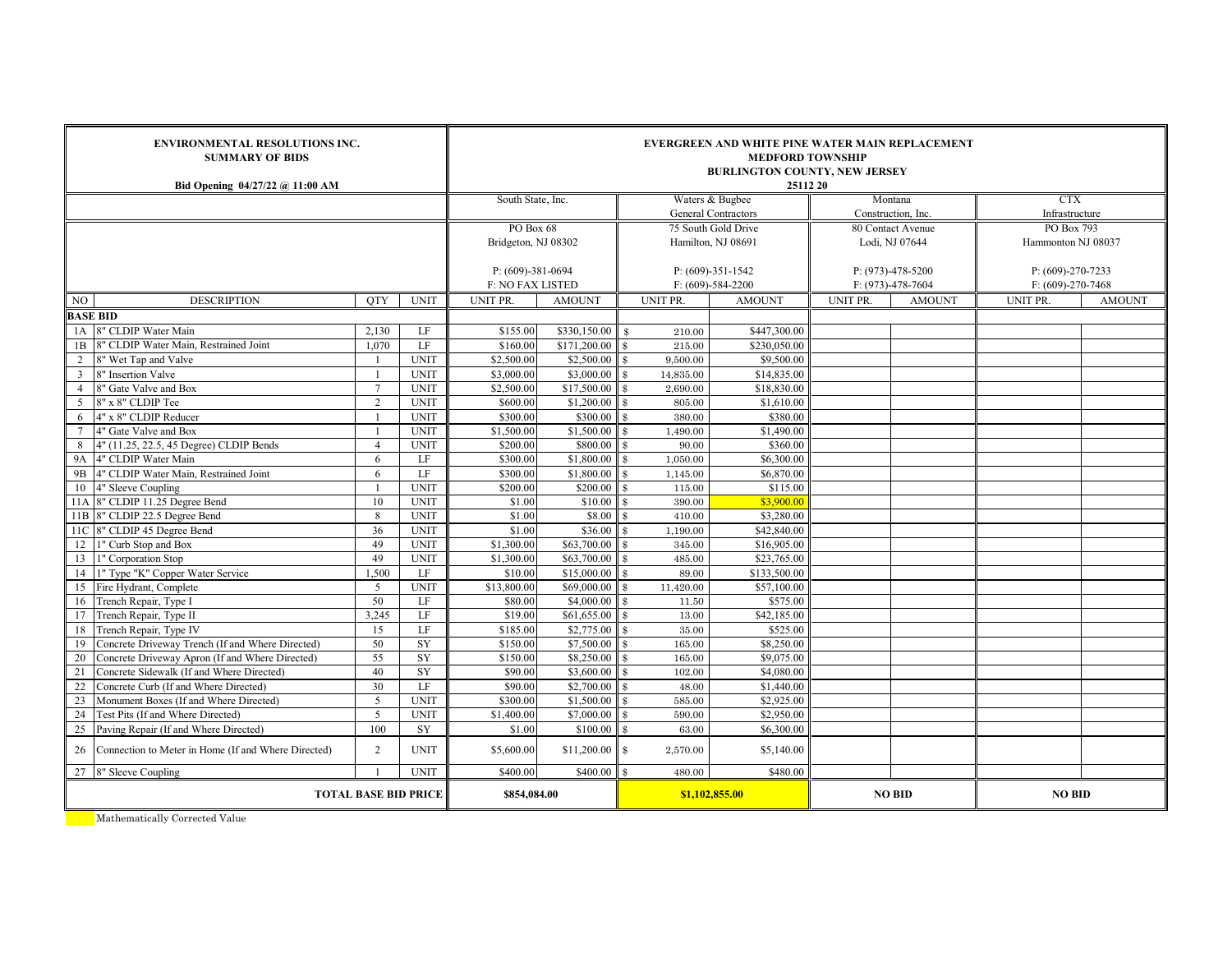| <b>SUMMARY OF BIDS</b><br>Bid Opening 04/27/22 @ 11:00 AM | <b>ENVIRONMENTAL RESOLUTIONS INC.</b>      |             |                                         |                           | EVERGREEN AND WHITE PINE WATER MAIN REPLACEMENT<br><b>MEDFORD TOWNSHIP</b><br><b>BURLINGTON COUNTY, NEW JERSEY</b><br>25112 20 |                            |                    |                          |                                        |               |  |  |  |  |
|-----------------------------------------------------------|--------------------------------------------|-------------|-----------------------------------------|---------------------------|--------------------------------------------------------------------------------------------------------------------------------|----------------------------|--------------------|--------------------------|----------------------------------------|---------------|--|--|--|--|
|                                                           |                                            |             | South State, Inc.                       |                           |                                                                                                                                | Waters & Bugbee            | Montana            |                          | CTX                                    |               |  |  |  |  |
|                                                           |                                            |             |                                         |                           |                                                                                                                                | <b>General Contractors</b> | Construction, Inc. |                          | Infrastructure                         |               |  |  |  |  |
|                                                           |                                            |             | PO Box 68                               |                           | 75 South Gold Drive                                                                                                            |                            | 80 Contact Avenue  |                          | PO Box 793                             |               |  |  |  |  |
|                                                           |                                            |             | Bridgeton, NJ 08302                     |                           |                                                                                                                                | Hamilton, NJ 08691         | Lodi, NJ 07644     |                          | Hammonton NJ 08037                     |               |  |  |  |  |
|                                                           |                                            |             |                                         |                           | $P: (609)-351-1542$                                                                                                            |                            |                    | P: (973)-478-5200        |                                        |               |  |  |  |  |
|                                                           |                                            |             | $P: (609)-381-0694$<br>F: NO FAX LISTED |                           |                                                                                                                                | $F: (609)-584-2200$        |                    | F: (973)-478-7604        | P: (609)-270-7233<br>F: (609)-270-7468 |               |  |  |  |  |
| <b>DESCRIPTION</b><br>NO.                                 | <b>OTY</b>                                 | <b>UNIT</b> | <b>UNIT PR</b>                          | <b>AMOUNT</b>             | UNIT PR.                                                                                                                       | <b>AMOUNT</b>              | UNIT PR.           | <b>AMOUNT</b>            | UNIT PR.                               | <b>AMOUNT</b> |  |  |  |  |
| <b>ALTERNATE #1</b>                                       |                                            |             |                                         |                           |                                                                                                                                |                            |                    |                          |                                        |               |  |  |  |  |
| A1A 8" CLDIP Water Main                                   | 600                                        | LF          | \$145.00                                | $$87,000.00$ \ \ \$       | 100.00                                                                                                                         | \$60,000.00                |                    |                          |                                        |               |  |  |  |  |
| A1B 8" CLDIP Water Main, Restrained Joint                 | 200                                        | LE          | \$155.00                                | \$31,000.00               | $\mathbf{\hat{s}}$<br>115.00                                                                                                   | \$23,000.00                |                    |                          |                                        |               |  |  |  |  |
| A2A 8" CLDIP 11.25 Degree Bend                            | $\overline{2}$                             | <b>UNIT</b> | \$1.00                                  | \$2.00                    | $\mathbf{\hat{x}}$<br>620.00                                                                                                   | \$1,240.00                 |                    |                          |                                        |               |  |  |  |  |
| A2B 8" CLDIP 22.5 Degree Bend                             | $\mathbf{1}$                               | <b>UNIT</b> | \$1.00                                  | \$1.00                    | \$<br>640.00                                                                                                                   | \$640.00                   |                    |                          |                                        |               |  |  |  |  |
| A2C 8" CLDIP 45 Degree Bend                               | 10                                         | <b>UNIT</b> | \$1.00                                  | \$10.00                   | 645.00<br>$\mathbf{\hat{x}}$                                                                                                   | \$6,450.00                 |                    |                          |                                        |               |  |  |  |  |
| A4 Sampling Station                                       | $\overline{1}$                             | <b>UNIT</b> | \$2,000.00                              | \$2,000.00                | $\mathbf{\hat{x}}$<br>3,965.00                                                                                                 | \$3,965.00                 |                    |                          |                                        |               |  |  |  |  |
| A5 Trench Repair, Type I                                  | 560                                        | LF          | \$18.00                                 | \$10,080.00               | 17.75<br>$\mathbf{\$}$                                                                                                         | \$9,940.00                 |                    |                          |                                        |               |  |  |  |  |
| A6 Trench Repair, Type II                                 | LF                                         | \$40.00     | \$9,600.00                              | $\mathbf{R}$<br>12.50     | \$3,000.00                                                                                                                     |                            |                    |                          |                                        |               |  |  |  |  |
| <b>TOTAL ALTERNATE #1</b>                                 |                                            |             | \$139,693.00                            |                           |                                                                                                                                | \$108,235.00               |                    | <b>NO BID</b>            | <b>NO BID</b>                          |               |  |  |  |  |
| <b>TOTAL BASE BID &amp; ALTERNATE #1</b>                  |                                            |             | \$993,777.00                            |                           | \$1,211,090.00                                                                                                                 |                            |                    | $\overline{\phantom{a}}$ |                                        |               |  |  |  |  |
| <b>ALTERNATE #2</b>                                       |                                            |             |                                         |                           |                                                                                                                                |                            |                    |                          |                                        |               |  |  |  |  |
| B1 6" CLDIP Water Main, Restrained Joint                  | 500                                        | LF          | \$175.00                                | \$87,500.00               | $\mathbf{s}$<br>95.00                                                                                                          | \$47,500.00                |                    |                          |                                        |               |  |  |  |  |
| 6" Wet Tap and Valve<br>B2                                | $\overline{1}$                             | <b>UNIT</b> | \$3,000.00                              | \$3,000.00                | 7,230.00<br>$\mathbf{\$}$                                                                                                      | \$7,230.00                 |                    |                          |                                        |               |  |  |  |  |
| 6" Gate Valve and Box<br>B <sub>3</sub>                   | $\overline{1}$                             | <b>UNIT</b> | \$1,500.00                              | \$1,500.00                | 2,280.00<br>$\mathbf{\hat{x}}$                                                                                                 | \$2,280.00                 |                    |                          |                                        |               |  |  |  |  |
| B4 6" (11.25, 22.5, 45 Degree) CLDIP Bends                | 11                                         | <b>UNIT</b> | \$1.00                                  | \$11.00                   | 750.00<br>\$                                                                                                                   | \$8,250.00                 |                    |                          |                                        |               |  |  |  |  |
| B <sub>5</sub><br>6" Sleeve Coupling                      | $\overline{1}$                             | <b>UNIT</b> | \$300.00                                | \$300.00                  | 175.00<br>$\mathbf{\hat{x}}$                                                                                                   | \$175.00                   |                    |                          |                                        |               |  |  |  |  |
| <b>B6</b><br>1" Curb Stop and Box                         | 8                                          | <b>UNIT</b> | \$1,500.00                              | \$12,000.00               | 330.00<br>$\mathbf{\hat{x}}$                                                                                                   | \$2,640.00                 |                    |                          |                                        |               |  |  |  |  |
| B7<br>1" Corporation Stop                                 | 8                                          | <b>UNIT</b> | \$1,500.00                              | \$12,000.00               | 100.00<br>$\mathbf{\Re}$                                                                                                       | \$800.00                   |                    |                          |                                        |               |  |  |  |  |
| 1" Type "K" Copper Water Service<br>B8                    | 160                                        | LF          | \$10.00                                 | \$1,600.00                | 95.00<br>$\mathcal{R}$                                                                                                         | \$15,200.00                |                    |                          |                                        |               |  |  |  |  |
| <b>B9</b><br>2" Blow Off Hydrant                          |                                            | <b>UNIT</b> | \$3,000.00                              | \$3,000.00                | $\mathbf{\hat{x}}$<br>4,150.00                                                                                                 | \$4,150.00                 |                    |                          |                                        |               |  |  |  |  |
| B10 Trench Repair, Type II                                | 500                                        | LF          | \$45.00                                 | \$22,500.00               | 12.50<br>$\mathbf{\Re}$                                                                                                        | \$6,250.00                 |                    |                          |                                        |               |  |  |  |  |
| B11 Test Pits (If and Where Directed)                     | 2                                          | <b>UNIT</b> | \$1,500.00                              | \$3,000.00<br>\$11,200.00 | $\mathbf{\hat{x}}$<br>565.00<br>2,450.00                                                                                       | \$1,130.00<br>\$4,900.00   |                    |                          |                                        |               |  |  |  |  |
| B12 Connection to Meter (If and Where Directed)           | $\mathcal{L}$<br><b>UNIT</b><br>\$5,600.00 |             |                                         |                           |                                                                                                                                |                            |                    |                          |                                        |               |  |  |  |  |
| <b>TOTAL ALTERNATE #2</b>                                 |                                            |             | \$157,611.00                            |                           |                                                                                                                                | \$100,505.00               |                    | <b>NO BID</b>            | <b>NO BID</b>                          |               |  |  |  |  |
| <b>BASE BID &amp; ALTERNATE #1 &amp; #2 TOTAL</b>         |                                            |             | \$1,151,388.00                          |                           |                                                                                                                                | \$1,311,595.00             |                    | $\overline{\phantom{a}}$ |                                        |               |  |  |  |  |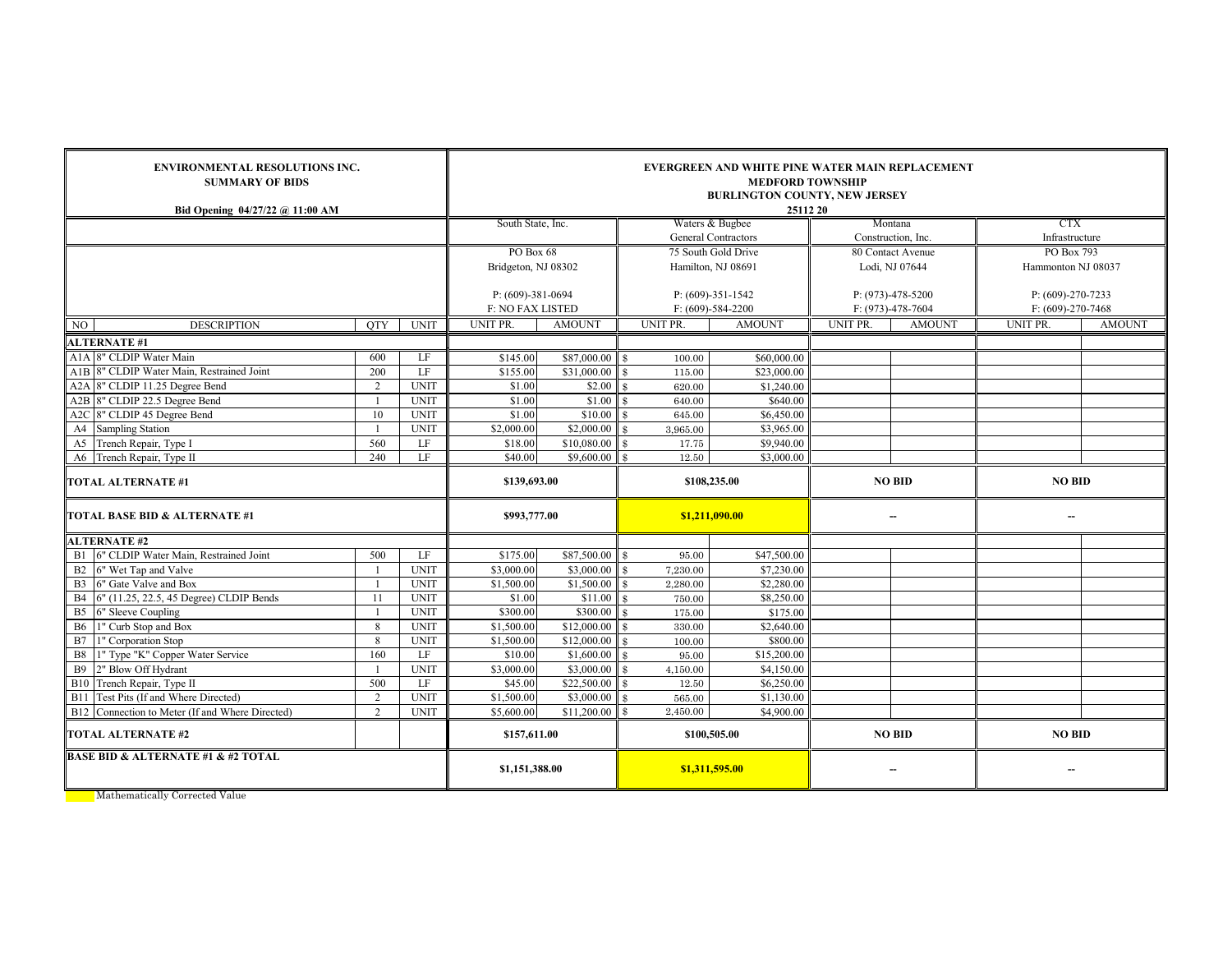| <b>SUMMARY OF BIDS</b><br>Bid Opening 04/27/22 @ 11:00 AM | <b>ENVIRONMENTAL RESOLUTIONS INC.</b> |             |                        |                    | <b>EVERGREEN AND WHITE PINE WATER MAIN REPLACEMENT</b><br><b>MEDFORD TOWNSHIP</b><br><b>BURLINGTON COUNTY, NEW JERSEY</b><br>25113 20 |                  |                                                 |                         |                         |               |  |  |  |  |
|-----------------------------------------------------------|---------------------------------------|-------------|------------------------|--------------------|---------------------------------------------------------------------------------------------------------------------------------------|------------------|-------------------------------------------------|-------------------------|-------------------------|---------------|--|--|--|--|
|                                                           |                                       |             | Coastline              |                    | Construct                                                                                                                             |                  | Dodge Data                                      |                         | Mac-Rose                |               |  |  |  |  |
|                                                           |                                       |             |                        | Construction LLC   | Connect                                                                                                                               |                  | & Analytics                                     |                         |                         |               |  |  |  |  |
|                                                           |                                       |             | 1959 Route 206         |                    | 30 Technology Parkway                                                                                                                 |                  | 2860 S State Highway 161,<br>Suite $160 \# 501$ |                         | 85 Ridge Road           |               |  |  |  |  |
|                                                           |                                       |             | SouthHampton, NJ 08088 |                    | Norcross, GA 30092                                                                                                                    | South, Suite 100 |                                                 | Grand Prairie, TX 75052 | Brown Mills, NJ 08015   |               |  |  |  |  |
|                                                           |                                       |             |                        | $P:(609)-351-1542$ | P: 1-(800)-364-2059                                                                                                                   |                  | P: 1-(844)-326-3826 x 9380                      |                         | $P: (609)-893-8600$     |               |  |  |  |  |
|                                                           |                                       |             | $F: (609)-801-2777$    |                    | $F: 1-(866)-570-8187$                                                                                                                 |                  | $F: (609)-336-2767$                             |                         | $F: (609) - 893 - 2102$ |               |  |  |  |  |
| NO<br><b>DESCRIPTION</b>                                  | <b>OTY</b>                            | <b>UNIT</b> | UNIT PR.               | <b>AMOUNT</b>      | UNIT PR.                                                                                                                              | <b>AMOUNT</b>    | UNIT PR.                                        | <b>AMOUNT</b>           | UNIT PR.                | <b>AMOUNT</b> |  |  |  |  |
| <b>BASE BID</b>                                           |                                       |             |                        |                    |                                                                                                                                       |                  |                                                 |                         |                         |               |  |  |  |  |
| 1A 8" CLDIP Water Main                                    | 2,130                                 | LF          |                        |                    |                                                                                                                                       |                  |                                                 |                         |                         |               |  |  |  |  |
| 1B 8" CLDIP Water Main, Restrained Joint                  | 1.070                                 | LF          |                        |                    |                                                                                                                                       |                  |                                                 |                         |                         |               |  |  |  |  |
| 2 8" Wet Tap and Valve                                    | -1                                    | <b>UNIT</b> |                        |                    |                                                                                                                                       |                  |                                                 |                         |                         |               |  |  |  |  |
| $\overline{3}$<br>8" Insertion Valve                      | $\overline{1}$                        | <b>UNIT</b> |                        |                    |                                                                                                                                       |                  |                                                 |                         |                         |               |  |  |  |  |
| 8" Gate Valve and Box<br>$\overline{4}$                   | $\overline{7}$                        | <b>UNIT</b> |                        |                    |                                                                                                                                       |                  |                                                 |                         |                         |               |  |  |  |  |
| 8" x 8" CLDIP Tee<br>5                                    | $\overline{2}$                        | <b>UNIT</b> |                        |                    |                                                                                                                                       |                  |                                                 |                         |                         |               |  |  |  |  |
| 4" x 8" CLDIP Reducer<br>6                                |                                       | <b>UNIT</b> |                        |                    |                                                                                                                                       |                  |                                                 |                         |                         |               |  |  |  |  |
| $7\phantom{.0}$<br>4" Gate Valve and Box                  |                                       | <b>UNIT</b> |                        |                    |                                                                                                                                       |                  |                                                 |                         |                         |               |  |  |  |  |
| 8<br>4" (11.25, 22.5, 45 Degree) CLDIP Bends              | $\overline{4}$                        | <b>UNIT</b> |                        |                    |                                                                                                                                       |                  |                                                 |                         |                         |               |  |  |  |  |
| <b>9A</b><br>4" CLDIP Water Main                          | 6                                     | LF          |                        |                    |                                                                                                                                       |                  |                                                 |                         |                         |               |  |  |  |  |
| 9B<br>4" CLDIP Water Main, Restrained Joint               | 6                                     | $\rm LF$    |                        |                    |                                                                                                                                       |                  |                                                 |                         |                         |               |  |  |  |  |
| 10<br>4" Sleeve Coupling                                  |                                       | <b>UNIT</b> |                        |                    |                                                                                                                                       |                  |                                                 |                         |                         |               |  |  |  |  |
| 11A 8" CLDIP 11.25 Degree Bend                            | 10                                    | <b>UNIT</b> |                        |                    |                                                                                                                                       |                  |                                                 |                         |                         |               |  |  |  |  |
| 11B 8" CLDIP 22.5 Degree Bend                             | 8                                     | <b>UNIT</b> |                        |                    |                                                                                                                                       |                  |                                                 |                         |                         |               |  |  |  |  |
| 11C 8" CLDIP 45 Degree Bend                               | 36                                    | <b>UNIT</b> |                        |                    |                                                                                                                                       |                  |                                                 |                         |                         |               |  |  |  |  |
| 12 1" Curb Stop and Box                                   | 49                                    | <b>UNIT</b> |                        |                    |                                                                                                                                       |                  |                                                 |                         |                         |               |  |  |  |  |
| 13 1" Corporation Stop                                    | 49                                    | <b>UNIT</b> |                        |                    |                                                                                                                                       |                  |                                                 |                         |                         |               |  |  |  |  |
| 1" Type "K" Copper Water Service<br>14                    | 1,500                                 | LF          |                        |                    |                                                                                                                                       |                  |                                                 |                         |                         |               |  |  |  |  |
| 15 Fire Hydrant, Complete                                 | 5                                     | <b>UNIT</b> |                        |                    |                                                                                                                                       |                  |                                                 |                         |                         |               |  |  |  |  |
| 16 Trench Repair, Type I                                  | 50                                    | LF          |                        |                    |                                                                                                                                       |                  |                                                 |                         |                         |               |  |  |  |  |
| 17<br>Trench Repair, Type II                              | 3.245                                 | LF          |                        |                    |                                                                                                                                       |                  |                                                 |                         |                         |               |  |  |  |  |
| 18<br>Trench Repair, Type IV                              | 15                                    | LF          |                        |                    |                                                                                                                                       |                  |                                                 |                         |                         |               |  |  |  |  |
| 19<br>Concrete Driveway Trench (If and Where Directed)    | 50                                    | SY          |                        |                    |                                                                                                                                       |                  |                                                 |                         |                         |               |  |  |  |  |
| 20<br>Concrete Driveway Apron (If and Where Directed)     | 55                                    | SY          |                        |                    |                                                                                                                                       |                  |                                                 |                         |                         |               |  |  |  |  |
| 21<br>Concrete Sidewalk (If and Where Directed)           | 40                                    | SY          |                        |                    |                                                                                                                                       |                  |                                                 |                         |                         |               |  |  |  |  |
| 22<br>Concrete Curb (If and Where Directed)               | 30                                    | LF          |                        |                    |                                                                                                                                       |                  |                                                 |                         |                         |               |  |  |  |  |
| 23<br>Monument Boxes (If and Where Directed)              | 5                                     | <b>UNIT</b> |                        |                    |                                                                                                                                       |                  |                                                 |                         |                         |               |  |  |  |  |
| 24<br>Test Pits (If and Where Directed)                   | $\overline{5}$                        | <b>UNIT</b> |                        |                    |                                                                                                                                       |                  |                                                 |                         |                         |               |  |  |  |  |
| 25<br>Paving Repair (If and Where Directed)               | 100                                   | SY          |                        |                    |                                                                                                                                       |                  |                                                 |                         |                         |               |  |  |  |  |
| Connection to Meter in Home (If and Where Directed)<br>26 | 2                                     | <b>UNIT</b> |                        |                    |                                                                                                                                       |                  |                                                 |                         |                         |               |  |  |  |  |
| 27 8" Sleeve Coupling                                     |                                       | <b>UNIT</b> |                        |                    |                                                                                                                                       |                  |                                                 |                         |                         |               |  |  |  |  |
| <b>TOTAL BASE BID PRICE</b>                               |                                       |             | <b>NO BID</b>          | <b>NO BID</b>      |                                                                                                                                       | <b>NO BID</b>    |                                                 | <b>NO BID</b>           |                         |               |  |  |  |  |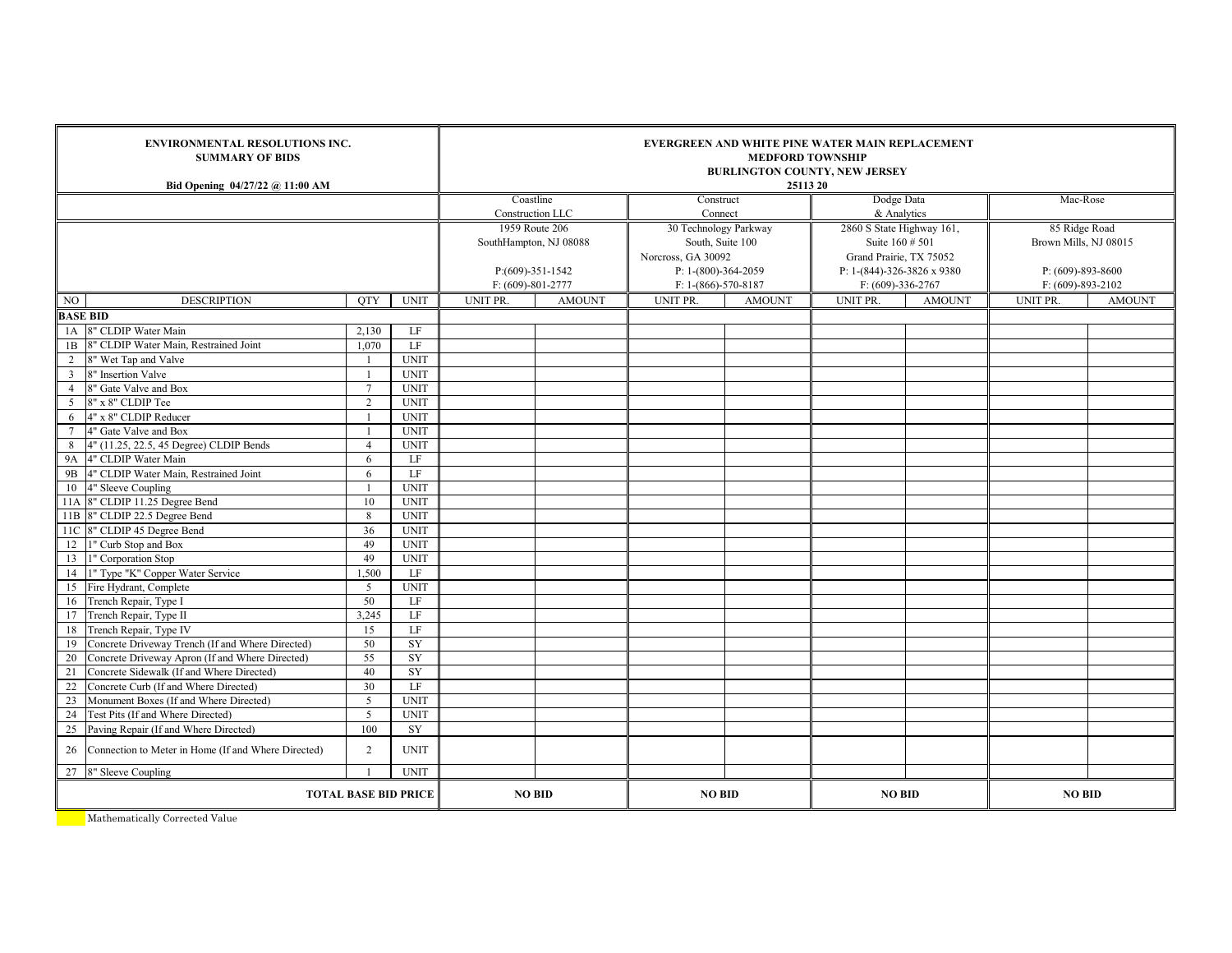| <b>SUMMARY OF BIDS</b><br>Bid Opening 04/27/22 @ 11:00 AM | <b>ENVIRONMENTAL RESOLUTIONS INC.</b> |             |                          |               | EVERGREEN AND WHITE PINE WATER MAIN REPLACEMENT<br><b>MEDFORD TOWNSHIP</b><br><b>BURLINGTON COUNTY, NEW JERSEY</b><br>25113 20 |               |                            |               |                       |               |  |  |  |  |
|-----------------------------------------------------------|---------------------------------------|-------------|--------------------------|---------------|--------------------------------------------------------------------------------------------------------------------------------|---------------|----------------------------|---------------|-----------------------|---------------|--|--|--|--|
|                                                           |                                       |             | Coastline                |               | Construct                                                                                                                      |               | Dodge Data                 |               | Mac-Rose              |               |  |  |  |  |
|                                                           |                                       |             | Construction LLC         |               |                                                                                                                                | Connect       |                            | & Analytics   |                       |               |  |  |  |  |
|                                                           |                                       |             | 1959 Route 206           |               | 30 Technology Parkway                                                                                                          |               | 2860 S State Highway 161,  |               | 85 Ridge Road         |               |  |  |  |  |
|                                                           |                                       |             | SouthHampton, NJ 08088   |               | South, Suite 100                                                                                                               |               | Suite 160 # 501            |               | Brown Mills, NJ 08015 |               |  |  |  |  |
|                                                           |                                       |             |                          |               | Norcross, GA 30092                                                                                                             |               | Grand Prairie, TX 75052    |               |                       |               |  |  |  |  |
|                                                           |                                       |             | P:(609)-351-1542         |               | P: 1-(800)-364-2059                                                                                                            |               | P: 1-(844)-326-3826 x 9380 |               | P: (609)-893-8600     |               |  |  |  |  |
|                                                           |                                       |             | $F: (609)-801-2777$      |               | $F: 1-(866)-570-8187$                                                                                                          |               | $F: (609)-336-2767$        |               | F: (609)-893-2102     |               |  |  |  |  |
| NO.<br><b>DESCRIPTION</b>                                 | <b>OTY</b>                            | <b>UNIT</b> | <b>UNIT PR.</b>          | <b>AMOUNT</b> | UNIT PR.                                                                                                                       | <b>AMOUNT</b> | UNIT PR.                   | <b>AMOUNT</b> | UNIT PR.              | <b>AMOUNT</b> |  |  |  |  |
| <b>ALTERNATE #1</b>                                       |                                       |             |                          |               |                                                                                                                                |               |                            |               |                       |               |  |  |  |  |
| A1A 8" CLDIP Water Main                                   | 600                                   | LF          |                          |               |                                                                                                                                |               |                            |               |                       |               |  |  |  |  |
| A1B 8" CLDIP Water Main, Restrained Joint                 | 200                                   | LF          |                          |               |                                                                                                                                |               |                            |               |                       |               |  |  |  |  |
| A2A 8" CLDIP 11.25 Degree Bend                            | $\overline{2}$                        | <b>UNIT</b> |                          |               |                                                                                                                                |               |                            |               |                       |               |  |  |  |  |
| A2B 8" CLDIP 22.5 Degree Bend                             | $\mathbf{1}$                          | <b>UNIT</b> |                          |               |                                                                                                                                |               |                            |               |                       |               |  |  |  |  |
| A2C 8" CLDIP 45 Degree Bend                               | 10                                    | <b>UNIT</b> |                          |               |                                                                                                                                |               |                            |               |                       |               |  |  |  |  |
| A4 Sampling Station                                       | $\overline{1}$                        | <b>UNIT</b> |                          |               |                                                                                                                                |               |                            |               |                       |               |  |  |  |  |
| A5 Trench Repair, Type I                                  | 560                                   | LF          |                          |               |                                                                                                                                |               |                            |               |                       |               |  |  |  |  |
| A6 Trench Repair, Type II                                 | 240                                   | LF          |                          |               |                                                                                                                                |               |                            |               |                       |               |  |  |  |  |
| <b>TOTAL ALTERNATE #1</b>                                 |                                       |             | <b>NO BID</b>            |               | <b>NO BID</b>                                                                                                                  |               | <b>NO BID</b>              |               | <b>NO BID</b>         |               |  |  |  |  |
| TOTAL BASE BID & ALTERNATE #1                             |                                       |             | $\overline{\phantom{a}}$ |               | $\overline{\phantom{a}}$                                                                                                       |               | $\overline{\phantom{a}}$   |               | $\sim$                |               |  |  |  |  |
| <b>ALTERNATE #2</b>                                       |                                       |             |                          |               |                                                                                                                                |               |                            |               |                       |               |  |  |  |  |
| B1 6" CLDIP Water Main, Restrained Joint                  | 500                                   | LF          |                          |               |                                                                                                                                |               |                            |               |                       |               |  |  |  |  |
| B2 6" Wet Tap and Valve                                   | $\overline{1}$                        | <b>UNIT</b> |                          |               |                                                                                                                                |               |                            |               |                       |               |  |  |  |  |
| B3 6" Gate Valve and Box                                  | $\overline{1}$                        | <b>UNIT</b> |                          |               |                                                                                                                                |               |                            |               |                       |               |  |  |  |  |
| B4 6" (11.25, 22.5, 45 Degree) CLDIP Bends                | 11                                    | <b>UNIT</b> |                          |               |                                                                                                                                |               |                            |               |                       |               |  |  |  |  |
| B <sub>5</sub><br>6" Sleeve Coupling                      |                                       | <b>UNIT</b> |                          |               |                                                                                                                                |               |                            |               |                       |               |  |  |  |  |
| 1" Curb Stop and Box<br><b>B6</b>                         | 8                                     | <b>UNIT</b> |                          |               |                                                                                                                                |               |                            |               |                       |               |  |  |  |  |
| B7 1" Corporation Stop                                    | 8                                     | <b>UNIT</b> |                          |               |                                                                                                                                |               |                            |               |                       |               |  |  |  |  |
| 1" Type "K" Copper Water Service<br><b>B8</b>             | 160                                   | LF          |                          |               |                                                                                                                                |               |                            |               |                       |               |  |  |  |  |
| <b>B</b> 9<br>2" Blow Off Hydrant                         |                                       | <b>UNIT</b> |                          |               |                                                                                                                                |               |                            |               |                       |               |  |  |  |  |
| B10 Trench Repair, Type II                                | 500                                   | LF          |                          |               |                                                                                                                                |               |                            |               |                       |               |  |  |  |  |
| B11 Test Pits (If and Where Directed)                     | $\overline{2}$                        | <b>UNIT</b> |                          |               |                                                                                                                                |               |                            |               |                       |               |  |  |  |  |
| B12 Connection to Meter (If and Where Directed)           | $\overline{2}$                        | <b>UNIT</b> |                          |               |                                                                                                                                |               |                            |               |                       |               |  |  |  |  |
| <b>TOTAL ALTERNATE #2</b>                                 |                                       |             | <b>NO BID</b>            |               | <b>NO BID</b>                                                                                                                  |               | <b>NO BID</b>              |               | <b>NO BID</b>         |               |  |  |  |  |
| <b>BASE BID &amp; ALTERNATE #1 &amp; #2 TOTAL</b>         |                                       |             | $\overline{\phantom{a}}$ |               | $\overline{\phantom{a}}$                                                                                                       |               | $\overline{\phantom{a}}$   |               | $\sim$                |               |  |  |  |  |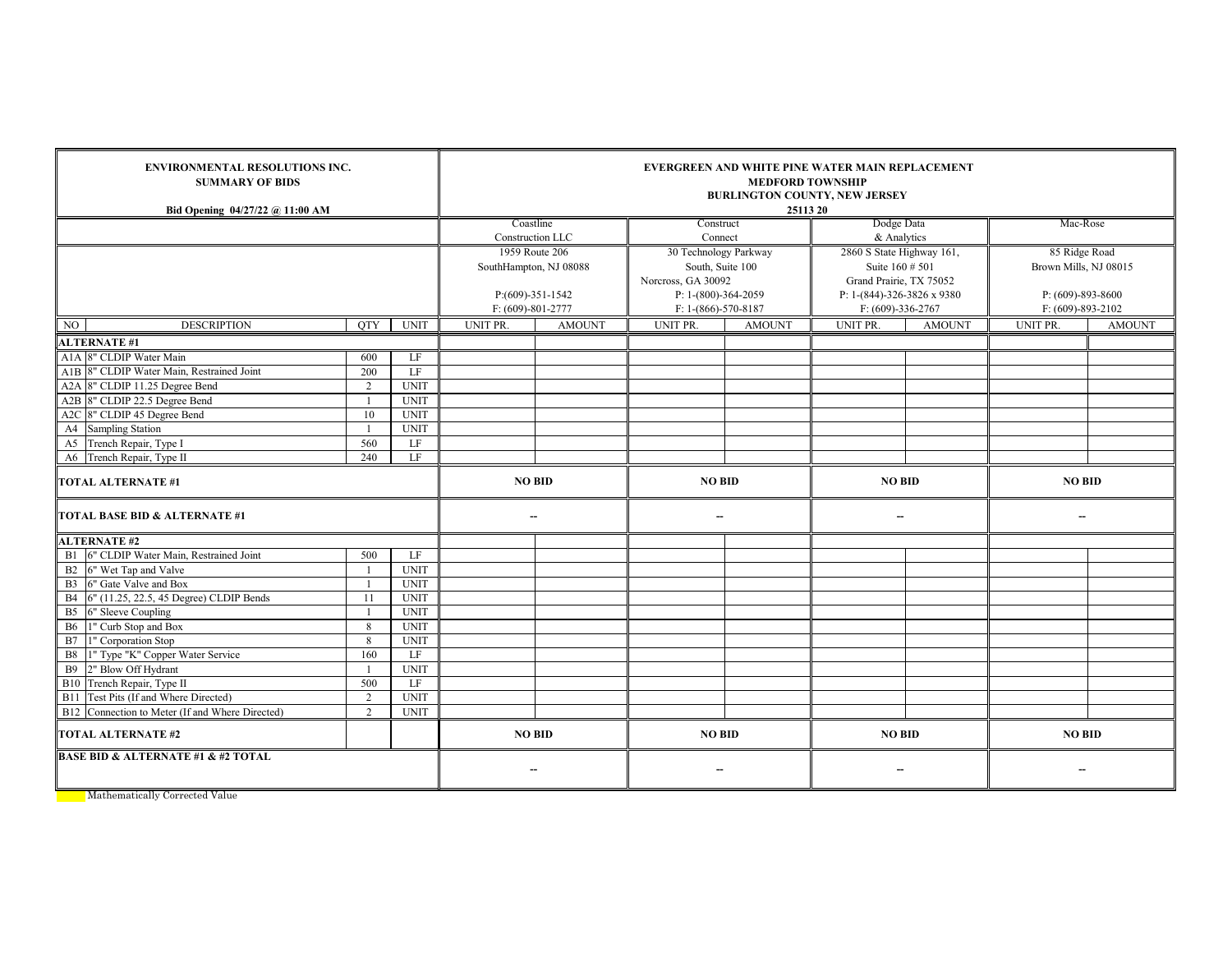|                         | <b>ENVIRONMENTAL RESOLUTIONS INC.</b><br><b>SUMMARY OF BIDS</b><br>Bid Opening 04/27/22 @ 11:00 AM |                 | EVERGREEN AND WHITE PINE WATER MAIN REPLACEMENT<br><b>MEDFORD TOWNSHIP</b><br><b>BURLINGTON COUNTY, NEW JERSEY</b><br>25114 20 |                                    |                     |                             |               |                     |               |          |               |  |
|-------------------------|----------------------------------------------------------------------------------------------------|-----------------|--------------------------------------------------------------------------------------------------------------------------------|------------------------------------|---------------------|-----------------------------|---------------|---------------------|---------------|----------|---------------|--|
|                         |                                                                                                    |                 |                                                                                                                                |                                    | Neri's Construction | Pioneer Pipe<br>Contractors |               | Roman<br>E&G Corp.  |               |          |               |  |
|                         |                                                                                                    |                 |                                                                                                                                | & Rental, Inc.<br>849 Clayton Road |                     | 5 International Avenue      |               | 14 Ogden Street     |               |          |               |  |
|                         |                                                                                                    |                 |                                                                                                                                | Williamstown, NJ 08094             |                     | Sewell, NJ 08080            |               | Newark, NJ 07104    |               |          |               |  |
|                         |                                                                                                    |                 |                                                                                                                                |                                    |                     |                             |               |                     |               |          |               |  |
|                         |                                                                                                    |                 |                                                                                                                                | $P: (856)-629-2408$                |                     | $P: (856)-863-2280$         |               | $P: (973)-482-1123$ |               |          |               |  |
|                         |                                                                                                    |                 |                                                                                                                                | <b>F: NO FAX NUMBER</b>            |                     | $F: (856)-863-2281$         |               | F: (973)-482-7154   |               |          |               |  |
| NO                      | <b>DESCRIPTION</b>                                                                                 | <b>OTY</b>      | <b>UNIT</b>                                                                                                                    | UNIT PR.                           | <b>AMOUNT</b>       | UNIT PR.                    | <b>AMOUNT</b> | UNIT PR.            | <b>AMOUNT</b> | UNIT PR. | <b>AMOUNT</b> |  |
|                         | <b>BASE BID</b>                                                                                    |                 |                                                                                                                                |                                    |                     |                             |               |                     |               |          |               |  |
| 1A                      | 8" CLDIP Water Main                                                                                | 2,130           | LF                                                                                                                             |                                    |                     |                             |               |                     |               |          |               |  |
| 1B                      | 8" CLDIP Water Main, Restrained Joint                                                              | 1,070           | LF                                                                                                                             |                                    |                     |                             |               |                     |               |          |               |  |
| $\overline{2}$          | 8" Wet Tap and Valve                                                                               |                 | <b>UNIT</b>                                                                                                                    |                                    |                     |                             |               |                     |               |          |               |  |
| $\overline{\mathbf{3}}$ | 8" Insertion Valve                                                                                 |                 | <b>UNIT</b>                                                                                                                    |                                    |                     |                             |               |                     |               |          |               |  |
| $\overline{4}$          | 8" Gate Valve and Box                                                                              | $7\phantom{.0}$ | <b>UNIT</b>                                                                                                                    |                                    |                     |                             |               |                     |               |          |               |  |
| 5                       | 8" x 8" CLDIP Tee                                                                                  | $\overline{2}$  | <b>UNIT</b>                                                                                                                    |                                    |                     |                             |               |                     |               |          |               |  |
| 6                       | 4" x 8" CLDIP Reducer                                                                              |                 | <b>UNIT</b>                                                                                                                    |                                    |                     |                             |               |                     |               |          |               |  |
| $7\phantom{.0}$         | 4" Gate Valve and Box                                                                              |                 | <b>UNIT</b>                                                                                                                    |                                    |                     |                             |               |                     |               |          |               |  |
| 8                       | 4" (11.25, 22.5, 45 Degree) CLDIP Bends                                                            | $\overline{4}$  | <b>UNIT</b>                                                                                                                    |                                    |                     |                             |               |                     |               |          |               |  |
| <b>9A</b>               | 4" CLDIP Water Main                                                                                | 6               | LF                                                                                                                             |                                    |                     |                             |               |                     |               |          |               |  |
| 9B                      | 4" CLDIP Water Main, Restrained Joint                                                              | 6               | LF                                                                                                                             |                                    |                     |                             |               |                     |               |          |               |  |
|                         | 10 4" Sleeve Coupling                                                                              |                 | <b>UNIT</b>                                                                                                                    |                                    |                     |                             |               |                     |               |          |               |  |
|                         | 11A 8" CLDIP 11.25 Degree Bend                                                                     | 10              | <b>UNIT</b>                                                                                                                    |                                    |                     |                             |               |                     |               |          |               |  |
|                         | 11B 8" CLDIP 22.5 Degree Bend                                                                      | 8               | <b>UNIT</b>                                                                                                                    |                                    |                     |                             |               |                     |               |          |               |  |
|                         | 11C 8" CLDIP 45 Degree Bend                                                                        | 36              | <b>UNIT</b>                                                                                                                    |                                    |                     |                             |               |                     |               |          |               |  |
|                         | 12 1" Curb Stop and Box                                                                            | 49              | <b>UNIT</b>                                                                                                                    |                                    |                     |                             |               |                     |               |          |               |  |
|                         | 13 1" Corporation Stop                                                                             | 49              | <b>UNIT</b>                                                                                                                    |                                    |                     |                             |               |                     |               |          |               |  |
| 14                      | 1" Type "K" Copper Water Service                                                                   | 1,500           | $\rm LF$                                                                                                                       |                                    |                     |                             |               |                     |               |          |               |  |
| 15                      | Fire Hydrant, Complete                                                                             | 5               | <b>UNIT</b>                                                                                                                    |                                    |                     |                             |               |                     |               |          |               |  |
|                         | 16 Trench Repair, Type I                                                                           | 50              | LF                                                                                                                             |                                    |                     |                             |               |                     |               |          |               |  |
|                         | 17 Trench Repair, Type II                                                                          | 3,245           | LF                                                                                                                             |                                    |                     |                             |               |                     |               |          |               |  |
|                         | 18 Trench Repair, Type IV                                                                          | 15              | LF                                                                                                                             |                                    |                     |                             |               |                     |               |          |               |  |
| 19                      | Concrete Driveway Trench (If and Where Directed)                                                   | 50              | ${\rm SY}$                                                                                                                     |                                    |                     |                             |               |                     |               |          |               |  |
| 20                      | Concrete Driveway Apron (If and Where Directed)                                                    | 55              | SY                                                                                                                             |                                    |                     |                             |               |                     |               |          |               |  |
| 21                      | Concrete Sidewalk (If and Where Directed)                                                          | 40              | SY                                                                                                                             |                                    |                     |                             |               |                     |               |          |               |  |
| $22\,$                  | Concrete Curb (If and Where Directed)                                                              | 30              | LF                                                                                                                             |                                    |                     |                             |               |                     |               |          |               |  |
| 23                      | Monument Boxes (If and Where Directed)                                                             | 5               | <b>UNIT</b>                                                                                                                    |                                    |                     |                             |               |                     |               |          |               |  |
| 24                      | Test Pits (If and Where Directed)                                                                  | $\overline{5}$  | <b>UNIT</b>                                                                                                                    |                                    |                     |                             |               |                     |               |          |               |  |
| 25                      | Paving Repair (If and Where Directed)                                                              | 100             | ${\rm SY}$                                                                                                                     |                                    |                     |                             |               |                     |               |          |               |  |
|                         |                                                                                                    |                 |                                                                                                                                |                                    |                     |                             |               |                     |               |          |               |  |
| 26                      | Connection to Meter in Home (If and Where Directed)                                                | $\overline{2}$  | <b>UNIT</b>                                                                                                                    |                                    |                     |                             |               |                     |               |          |               |  |
|                         | 27 8" Sleeve Coupling                                                                              | $\overline{1}$  | <b>UNIT</b>                                                                                                                    |                                    |                     |                             |               |                     |               |          |               |  |
|                         | <b>TOTAL BASE BID PRICE</b>                                                                        |                 |                                                                                                                                |                                    | <b>NO BID</b>       | <b>NO BID</b>               |               | <b>NO BID</b>       |               |          |               |  |